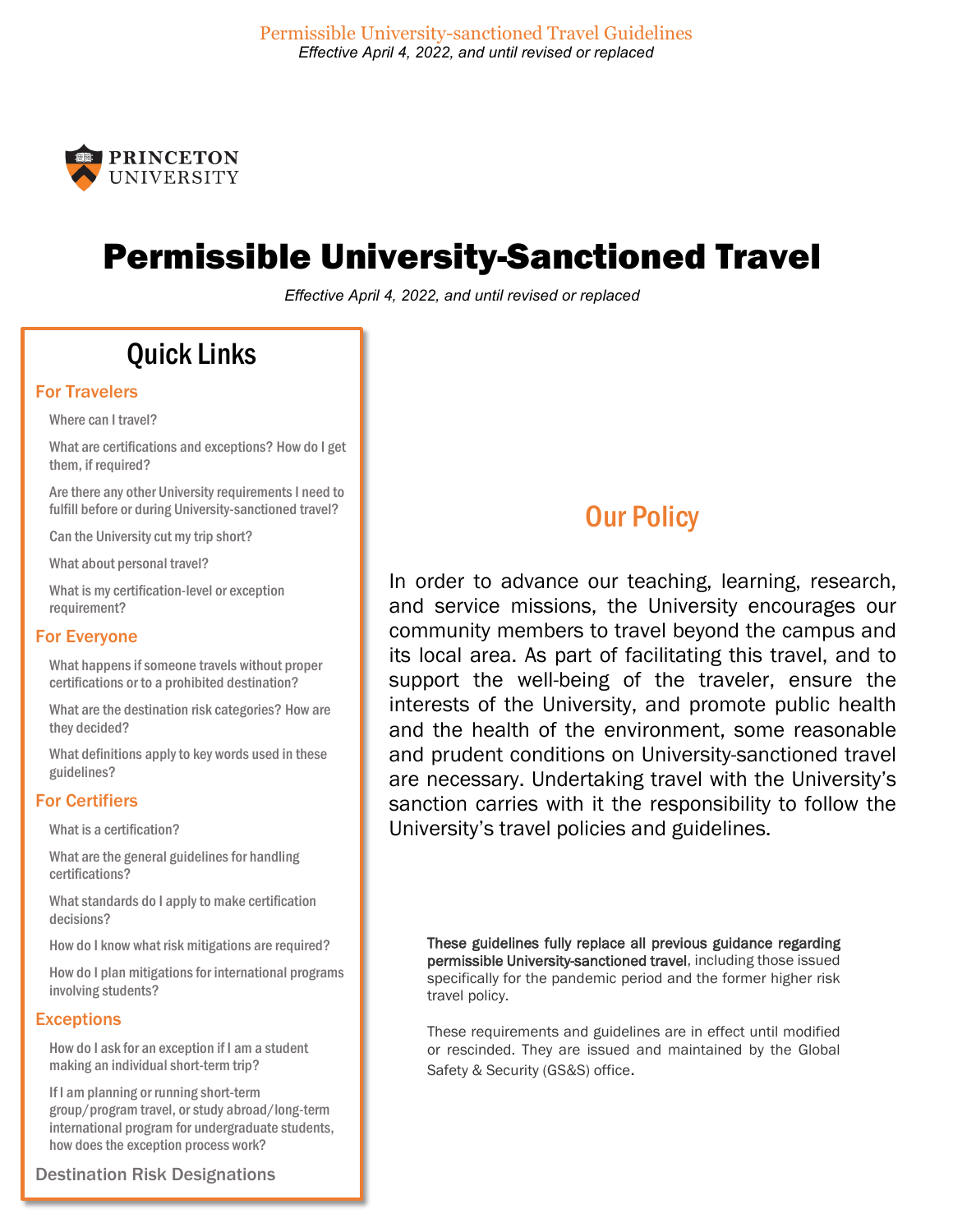# Section 1: For Travelers

### <span id="page-1-1"></span><span id="page-1-0"></span>Where can I travel?

Where you can travel with University sanction – and so, with University funding and support – depends on three things:

- $\checkmark$  Your status (undergraduate, graduate student, faculty/academic professional, staff, or guest);
- $\checkmark$  The kind of trip you are taking (individual short term, group short term, or long term/relocation); and,
- $\checkmark$  The risk category assigned to your destination A, B. C, or X (see [Section 2](#page-7-2) for more on risk categories). You can [find a destination's current risk category online.](https://international.princeton.edu/global-support-resources/destination-guidance#!tabContent2586)

Domestic travel is unrestricted for everyone, provided you know that it is feasible.

International travel is fully suspended to a small number of 'Category X' destinations, where sanctions or security risks are extremely severe.

For all other international destinations:

#### If you are an undergraduate, you can…

- Travel to destinations in Category A, for any reason and without any special steps, if you know the trip is feasible.
- Travel to destinations in Category B, for any reason, if the Office of International Programs (for academic trips, study abroad, and most internships) or the appropriate [unit head in Campus Life](mailto:https://campuslife.princeton.edu/units) (for co-curricular and Athletics trips) certifies certain details about the importance of the trip and the steps taken to manage any elevated risks.
- Travel to destinations in Category C, for any reason, if the Dean of the College (for academic trips, study abroad, and most internships) or the Vice President for Campus Life (for co-curricular and Athletics trips) approves an exception.

#### If you are a graduate student, you can…

- Travel to destinations in Category A, for any reason and without any special steps, if you know the trip is feasible.
- Travel to destinations in Category B for short-term individual and group trips, if your department chair, program director, or dean certifies certain details about the importance of the trip.
- Travel to destinations in Category C for short-term trips, including both individual trips and curricular or co-curricular short-term group trips, if the Dean of the Graduate School approves an exception.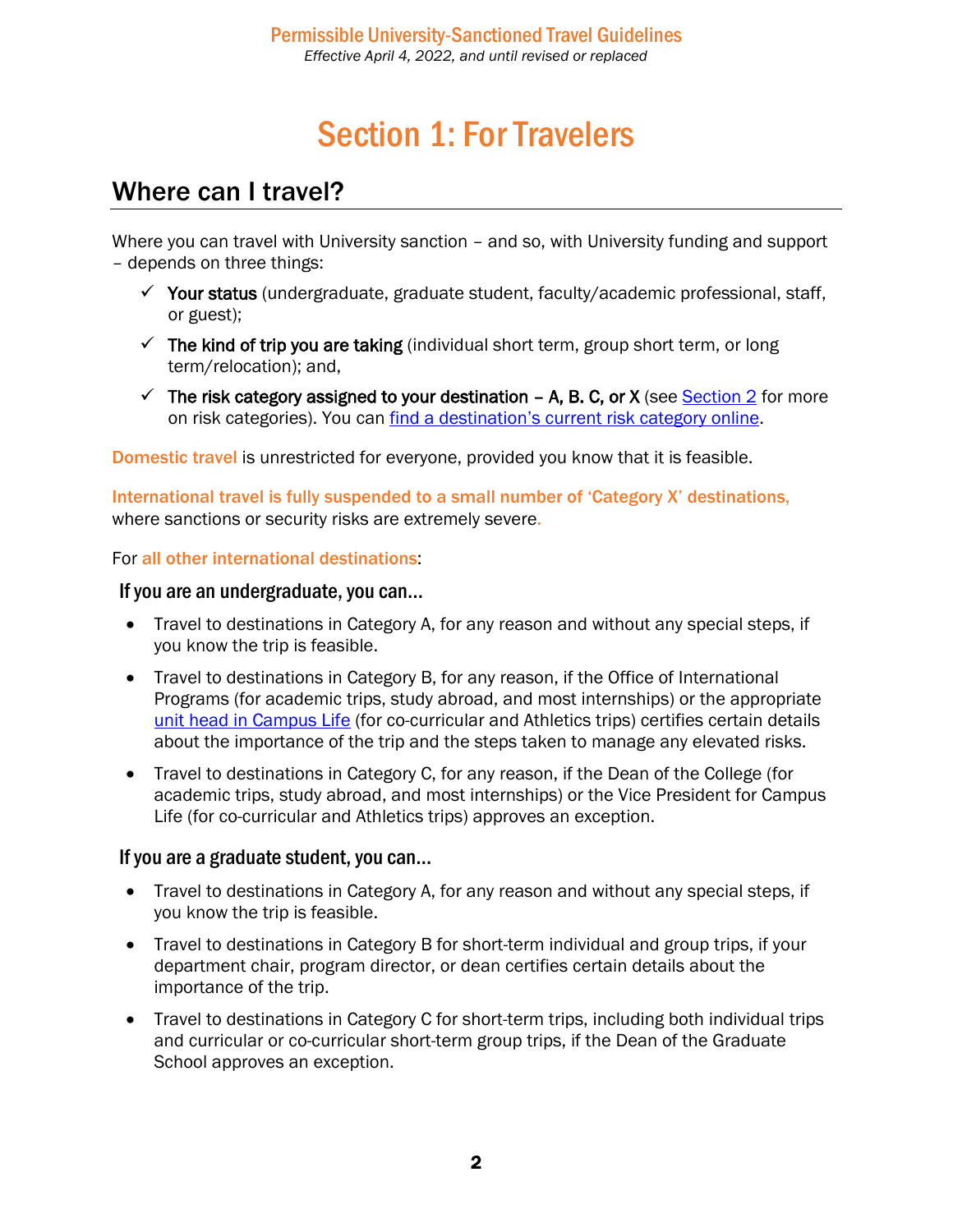• Temporarily relocate to destinations classified as Category A, B, or C risks, if the Graduate School approves you for "in absentia" status, you know the relocation is feasible, and you, as an individual, accept the level of risk.

#### If you are a faculty member or academic professional, you can…

- Travel to destinations in Category A or B for short-term individual and group trips, if you know the trip is feasible and, for Category B destinations, if you feel the trip has an essential purpose.
- Travel to destinations in Category C for short-term individual and group trips, if your department chair, program director, or dean certifies certain details about the importance of the trip and the steps taken to manage any elevated risks.
- Travel to destinations in Categories A, B, or C for long-term trips or for relocation, if the trip is otherwise approved through relevant Dean of the Faculty processes, you know it is feasible, and you accept the level of risk.

#### If you are a staff member, you can…

- Travel to destinations in Category A for short-term individual or group trips, if you know the trip is feasible.
- Travel to destinations in Category B or C for short-term individual or group trips, if your supervisor (for Category B) or the Cabinet Officer to whom you report (for Category C) certifies certain details about your trip.
- Travel to destinations in Categories A, B, or C for long-term trips or relocation, if the trip is otherwise approved through relevant Human Resources processes, you know it is feasible, and you accept the level of risk.

#### If you are sponsoring a guest or visitor's travel, they can…

- Travel to destinations in Category A for short-term trips as individuals or in a group, if you know the trip is feasible for them.
- Travel to destinations in Category B for short-term trips as individuals or in a group, if the Cabinet Officer to whom you report certifies some things about the importance of the trip and the steps taken to manage any elevated risks.

### <span id="page-2-0"></span>What are certifications and exceptions? How do I get them, if required?

A **certification** is a record that a trip is feasible, and in circumstances of elevated risks, that the trip is important enough to justify those risks. Where risks are critical, the certification also documents that you are taking reasonable mitigation steps.

• There are three levels of certification, depending on how much risk is involved in a trip: green, yellow, and red. The charts at the end of this section tell you which level of certification you need and who has to sign the certification.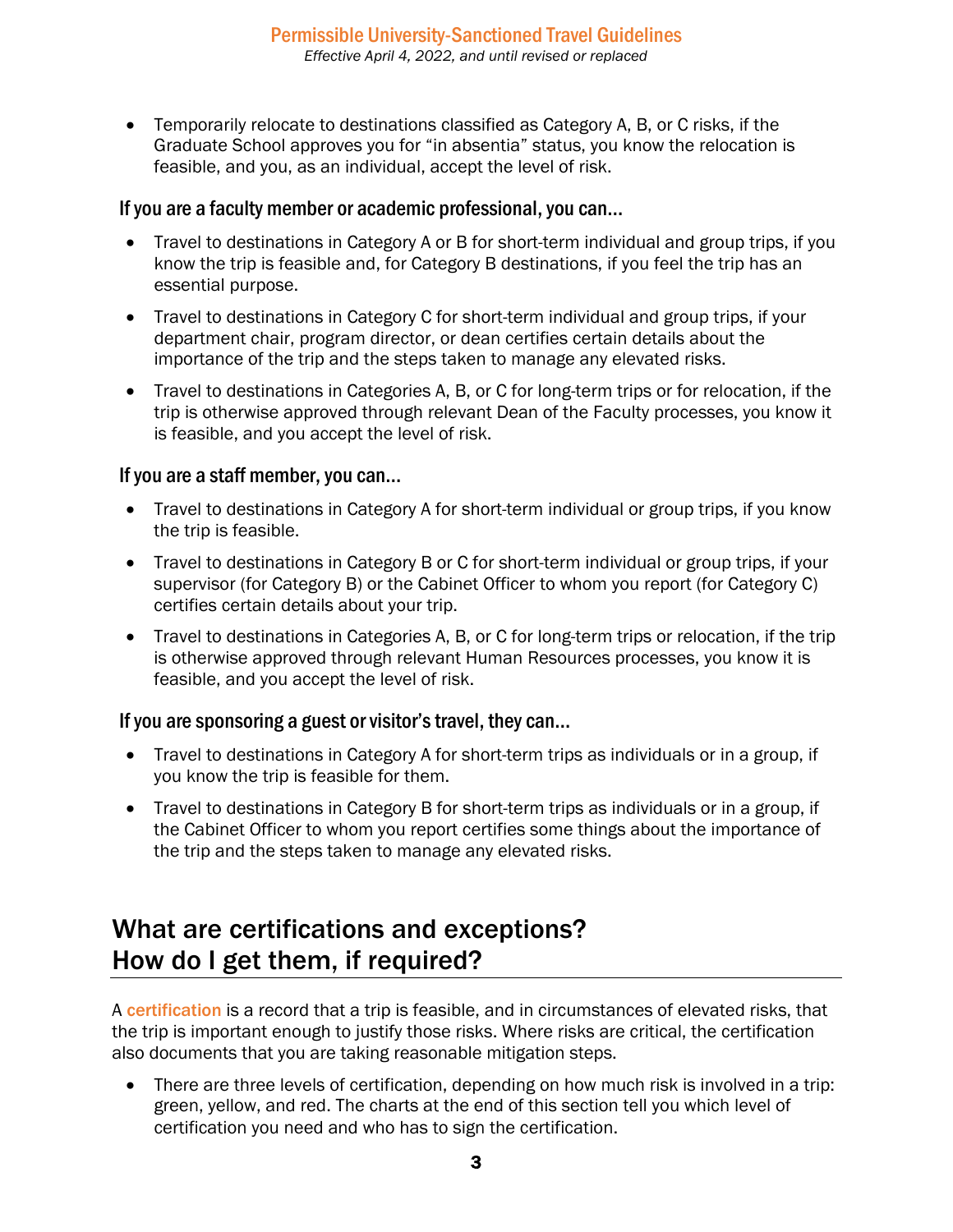- $\circ$  Green-level certification is done by the traveler during the required travel registration process online.
- $\circ$  The forms for yellow and red-level certifications should be downloaded, filled out by the traveler, and signed by the appropriate office/official listed in the charts at the end of this Section. Certifying offices/officials will have their own internal process for review and signing. You should consult with them directly for guidance. Once completed and signed, you will upload the certification form as part of your travel registration.
- For more on the feasibility, purpose, and risk-mitigation tests applicable to each level of certification, see [Section 3.](#page-12-0)

An exception is an approval from a senior University administrator allowing a specific trip or program to proceed in a destination that would otherwise be prohibited on the basis of risk.

- Individuals wishing to seek an exception for a specific trip should download and complete the Statement of Exigency/Request for Exception for submission to GS&S.
- Those wishing to plan undergraduate programs that require an exception should [contact](mailto:globalsafety@princeton.edu) GS&S directly for more information on the review process.
- Detailed information on the exception process is in [Section 4.](#page-15-0)

### <span id="page-3-0"></span>Are there any other University requirements I need to fulfill before or during University-sanctioned travel?

#### Before your trip begins:

- $\checkmark$  Research and know the laws, rules, and regulations at your destination. This is your personal responsibility, but GS&S can help you find resources to assist you.
- $\checkmark$  Complete the travel registration process in the [Enroll My Trip tool](https://enrollmytrip.princeton.edu/) online.
- $\checkmark$  Comply with the University's policies on Covid-19 vaccinations, if you are traveling domestically.
- $\checkmark$  Be up to date on your Covid-19 vaccinations, if you are traveling internationally. If you don't meet this requirement, contact GS&S for further information.
- $\checkmark$  Plan the logistics of your trip in accordance with Finance and Treasury's travel polices.
- $\checkmark$  Comply with [the University's Export Control policies,](https://orpa.princeton.edu/export-controls/exclusions) including any additional requirements sent to you by the Export Control team after you complete your travel registration.
- $\checkmark$  Make sure you have contacted [Global Financial Services](https://finance.princeton.edu/our-organization/departments-and-people/financial-services/global-financial-services) if you will be engaging in work while you are overseas for which you expect the University to pay you.

#### During your trip:

Keep your itinerary and contact information in **Enroll My Trip** up to date.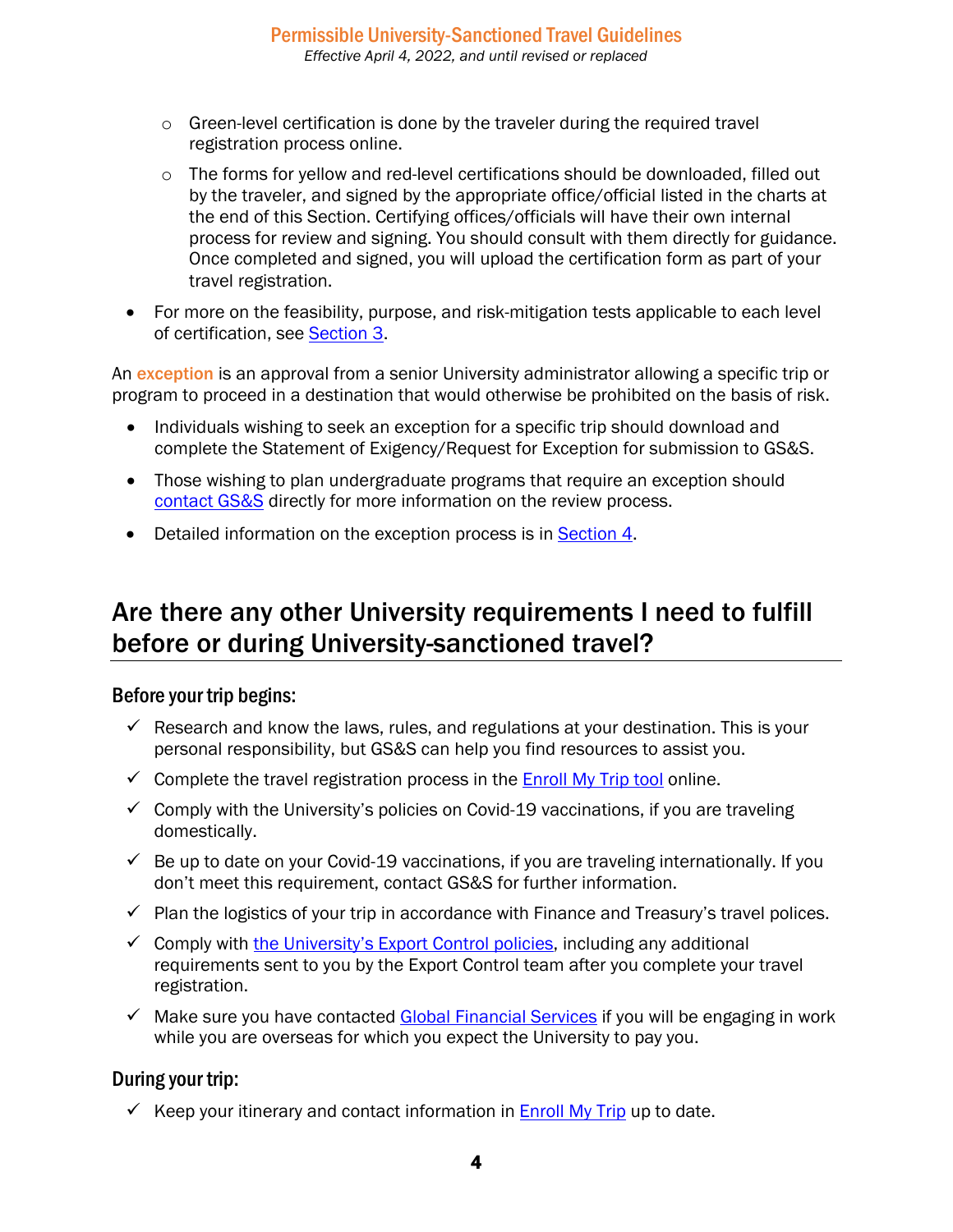- $\checkmark$  Remember that you remain subject to relevant University policies, as if you were living and/or working on campus.
- $\checkmark$  Report immediately to GS&S, UHS (for health issues), or other University resource any and all risks to your safety, health, or well-being, as well as to your ability to complete your travel as planned at the time of certification.
- $\checkmark$  Do not willfully violate local or national laws, rules, or regulations in force at your destination. This includes recommended and mandated public health measures, and immigration laws and rules. The University cannot guarantee you assistance if you do violate any such laws.

## <span id="page-4-0"></span>Can the University cut my trip short?

Following the requirements in these guidelines makes it unlikely your University-sanctioned travel could be cut short; however, there is never an absolute guarantee this will not occur. If you go out of compliance with these guidelines or if the risk at your destination increases unexpectedly, the University can instruct you to end your travel at any time. After receiving such an instruction, if you decline to end your travel as directed, your trip will become personal travel, with all [the consequences outlined in Section 2.](#page-7-1)

### <span id="page-4-1"></span>What about personal travel?

You can travel anywhere you like if your trip is wholly personal, but the University assumes no responsibility for personal travel. You are solely responsible for all risks and consequences of personal travel, so the University does encourage you to consult and follow the latest guidance from [the Centers for Disease Control and Prevention](https://www.cdc.gov/coronavirus/2019-ncov/travelers/travel-during-covid19.html) and the [U.S.](https://travel.state.gov/content/travel/en/traveladvisories/ea/covid-19-information.html)  [Department of State](https://travel.state.gov/content/travel/en/traveladvisories/ea/covid-19-information.html) when traveling overseas.

If you are taking a trip that combines personal and University-sanctioned portions, those parts that are meant to be University sanctioned must be done in compliance with this policy. For example, you cannot travel to a Category X country on a personal trip and then engage in activities that are University-related while you are there.

<span id="page-4-2"></span>If you are a student, your ability to take personal trips while you are living or studying on the University campus may be subject to restrictions enacted under separate policies issued by UHS or EHS to ensure campus public health. If such a policy is in place, it takes precedence over what might otherwise be allowed under these guidelines.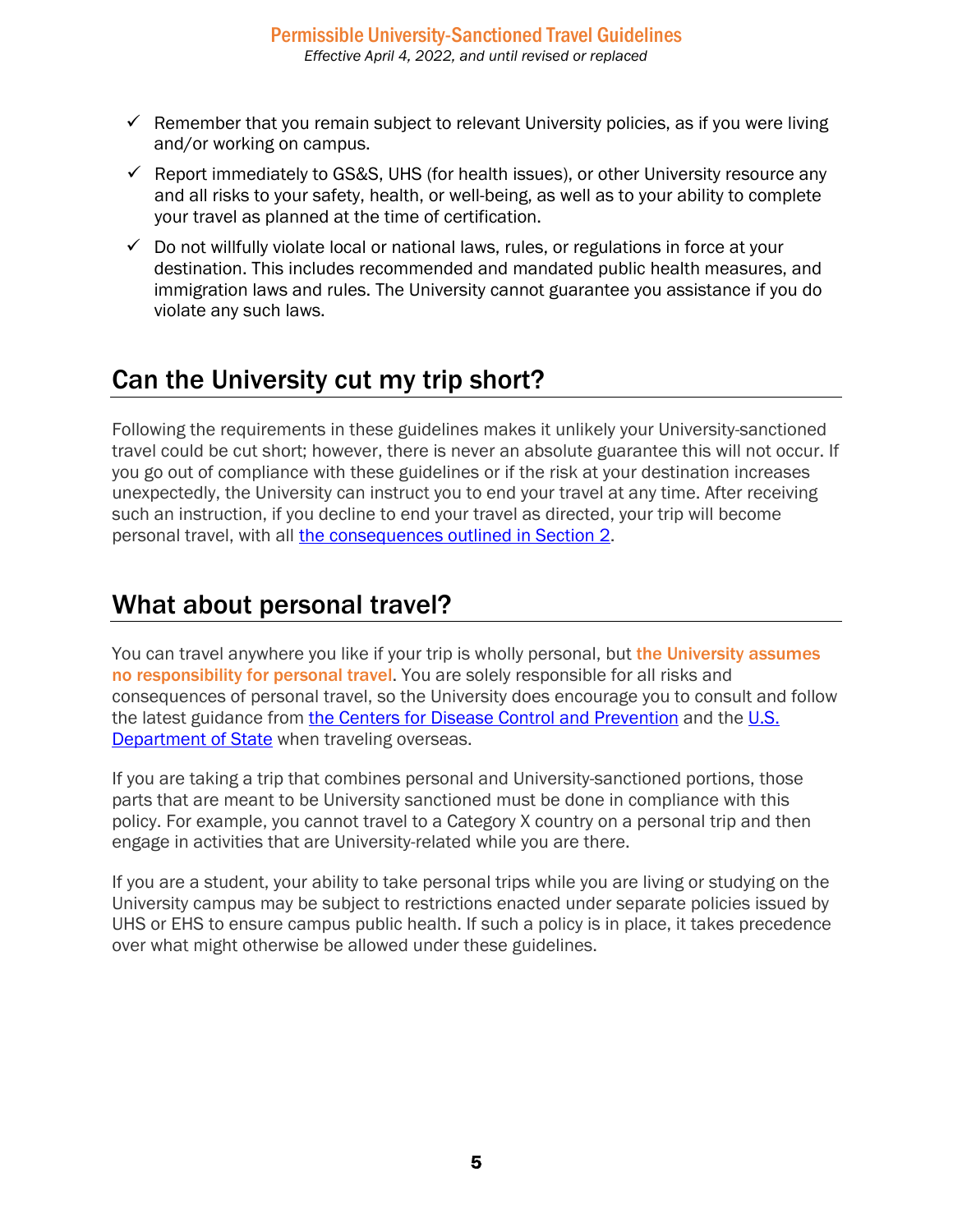## What is my certification-level or exception requirement?

| Level of certification or exception required from the individual/office shown in a box |                                             |                             |                             |                                                                     |                                                    |                        |  |  |
|----------------------------------------------------------------------------------------|---------------------------------------------|-----------------------------|-----------------------------|---------------------------------------------------------------------|----------------------------------------------------|------------------------|--|--|
| <b>Green Certification</b>                                                             |                                             | <b>Yellow Certification</b> | <b>Red Certification</b>    | <b>Exception</b>                                                    |                                                    | <b>FULLY SUSPENDED</b> |  |  |
|                                                                                        |                                             |                             |                             |                                                                     |                                                    |                        |  |  |
|                                                                                        |                                             | <b>Domestic</b>             | <b>International</b>        |                                                                     |                                                    |                        |  |  |
|                                                                                        |                                             |                             | <b>Category A</b>           | <b>Category B</b>                                                   | <b>Category C</b>                                  | <b>Category X</b>      |  |  |
|                                                                                        | Individual                                  | Traveler self-              | Traveler self-              | <b>OIP</b><br>(academic)                                            | Dean of the<br>College<br>(academic)               |                        |  |  |
|                                                                                        | <b>Short-Term</b>                           | certifies                   | certifies                   | <b>Campus Life</b><br><b>Unit Head</b><br>(co-curricular/Athletics) | VP Campus Life<br>(co-curricular/Athletics)        |                        |  |  |
|                                                                                        | Group                                       | Traveler self-              | Traveler self-              | <b>OIP</b><br>(academic)                                            | Dean of the<br>College<br>(academic)               |                        |  |  |
| <b>UNDERGRADUATE</b>                                                                   | <b>Short-Term</b>                           | certifies                   | certifies                   | <b>Campus Life</b><br><b>Unit Head</b><br>(co-curricular/Athletics) | <b>VP Campus Life</b><br>(co-curricular/Athletics) |                        |  |  |
|                                                                                        | Study Abroad/<br>other long-term<br>program | Traveler self-<br>certifies | Traveler self-<br>certifies | <b>OIP</b>                                                          | Dean of the<br>College                             |                        |  |  |

|                            |                                                         | <b>Domestic</b>             | <b>International</b>        |                                                  |                                       |            |
|----------------------------|---------------------------------------------------------|-----------------------------|-----------------------------|--------------------------------------------------|---------------------------------------|------------|
|                            |                                                         |                             | <b>Category A</b>           | <b>Category B</b>                                | Category C                            | Category X |
| <b>STUDENT</b><br>GRADUATE | <b>Individual</b><br><b>Short-Term</b>                  | Traveler self-<br>certifies | Traveler self-<br>certifies | Department chair,<br>program director<br>or dean | Dean of the<br><b>Graduate School</b> |            |
|                            | Group                                                   | Traveler self-<br>certifies | Traveler self-<br>certifies | Department chair,<br>program director<br>or dean | Dean of the<br>Graduate School        |            |
|                            | <b>Relocation for</b><br>approved In<br>Absentia status | Traveler self-<br>certifies | Traveler self-<br>certifies | Traveler self-<br>certifies                      | Traveler self-<br>certifies           |            |

6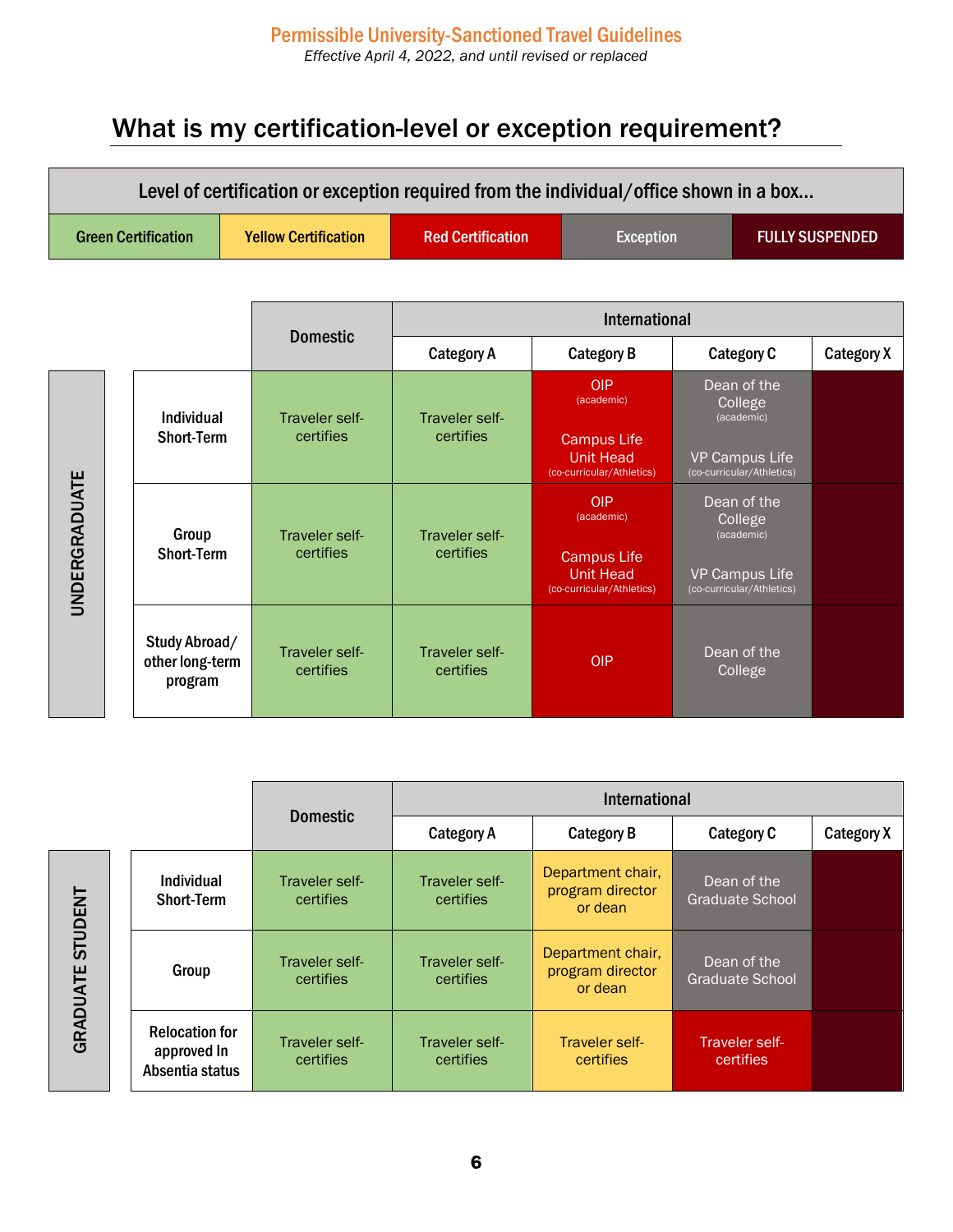### Permissible University-Sanctioned Travel Guidelines

*Effective April 4, 2022, and until revised or replaced*

|                                                  |  |                                                      | <b>Domestic</b>             | International               |                             |                             |            |  |
|--------------------------------------------------|--|------------------------------------------------------|-----------------------------|-----------------------------|-----------------------------|-----------------------------|------------|--|
|                                                  |  |                                                      |                             | <b>Category A</b>           | <b>Category B</b>           | <b>Category C</b>           | Category X |  |
| FACULTY /<br>IIC PROFESSIONAL<br><b>ACADEMIC</b> |  | Individual<br><b>Short-Term</b>                      | Traveler self-<br>certifies | Traveler self-<br>certifies | Traveler self-<br>certifies | Department chair<br>or dean |            |  |
|                                                  |  | <b>Individual</b><br>Long-Term/<br><b>Relocation</b> | Traveler self-<br>certifies | Traveler self-<br>certifies | Traveler self-<br>certifies | Traveler self-<br>certifies |            |  |

*Faculty group travel is treated as individual short-term travel for each group member.*

|              |  |                                                      | <b>Domestic</b>             | International               |                             |                             |                   |
|--------------|--|------------------------------------------------------|-----------------------------|-----------------------------|-----------------------------|-----------------------------|-------------------|
|              |  |                                                      |                             | <b>Category A</b>           | <b>Category B</b>           | Category C                  | <b>Category X</b> |
| <b>STAFF</b> |  | <b>Individual</b><br><b>Short-Term</b>               | Traveler self-<br>certifies | Traveler self-<br>certifies | Traveler's<br>supervisor    | <b>Cabinet Officer</b>      |                   |
|              |  | <b>Individual</b><br>Long-Term/<br><b>Relocation</b> | Traveler self-<br>certifies | Traveler self-<br>certifies | Traveler self-<br>certifies | Traveler self-<br>certifies |                   |

*Staff group travel is treated as individual short-term travel for each group member.*

|                                                 |  |                                 | <b>Domestic</b> | International      |                        |                   |                   |
|-------------------------------------------------|--|---------------------------------|-----------------|--------------------|------------------------|-------------------|-------------------|
|                                                 |  |                                 |                 | <b>Category A</b>  | <b>Category B</b>      | <b>Category C</b> | <b>Category X</b> |
| (non-employee/non-student)<br>VISITOR<br>GUEST/ |  | <b>Individual</b><br>Short-Term | No requirement  | University sponsor | <b>Cabinet Officer</b> |                   |                   |
|                                                 |  | Group                           | No requirement  | University sponsor | <b>Cabinet Officer</b> |                   |                   |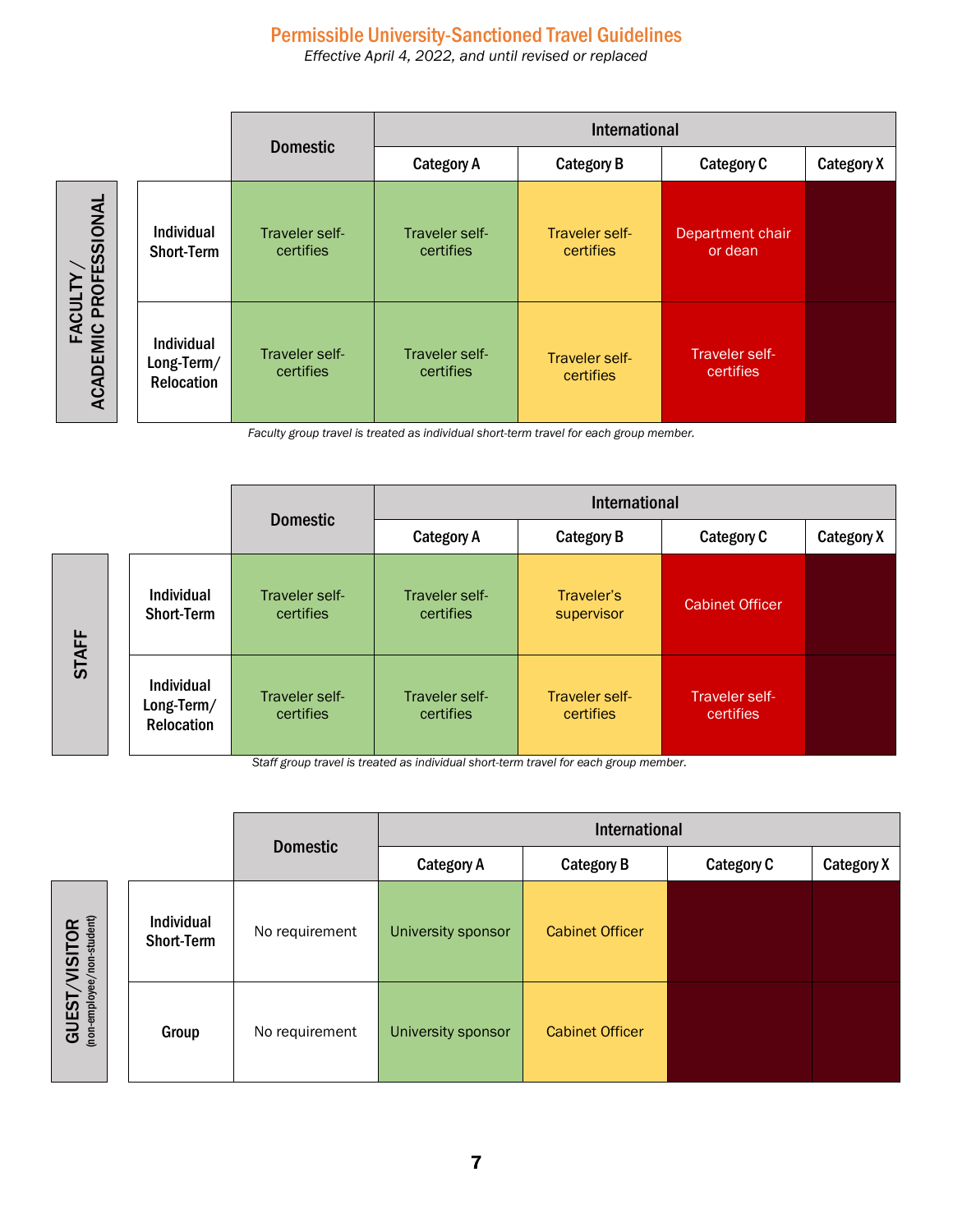## Section 2: For Everyone

### <span id="page-7-1"></span><span id="page-7-0"></span>What happens if someone travels without proper certifications or to a prohibited destination?

Obtaining the required certifications and completing the required travel registration process are what make a trip University sanctioned. Travel that is not University sanctioned is automatically considered to be personal – and University funding cannot be given for personal travel, nor is someone on a personal trip eligible for other University support, including University-purchased health, accident, and other travel-related insurances.

In other words, not following the permissible travel guidelines means no funding and no support from the University. In some instances, going against these guidelines may also be so egregious that it might justify disciplinary action under Rights, Rules, and Responsibilities.

When in doubt, [consult with GS&S](mailto:globalsafety@princeton.edu) about your travel, to be certain you are permitted to do it and that you comply with these guidelines and other University travel-related policies.

### <span id="page-7-3"></span><span id="page-7-2"></span>What are the destination risk categories? How are they decided?

GS&S determines the risk categories for international travel destinations worldwide. In most cases the designation is at a country level; however, sometimes regions within a country or territories with disputed or autonomous political status may be designated separately because they have a significantly different set of risks. Barring emergent circumstances that affect risks in a destination, GS&S reviews risk designations at the Category A and B levels twice per year, and at the Category C and X levels monthly.

#### The four risk categories are…

- Category A: Destinations where the overall risk of harm to an inexperienced traveler or disruption to their trip is no more substantial than that what they would face during a trip to an average U.S. city.
- Category B: Destinations where the overall risk of harm to an inexperienced traveler or disruption to their trip is moderately higher than what they would face in an average U.S. city.
- **Category C:** Destinations the overall risk of harm to an inexperienced traveler or disruption to their trip is substantially higher than what they would face in an average U.S. city. This generally includes, but is not limited to, circumstances where:
	- o There is an express warning against travel from the government of the United States.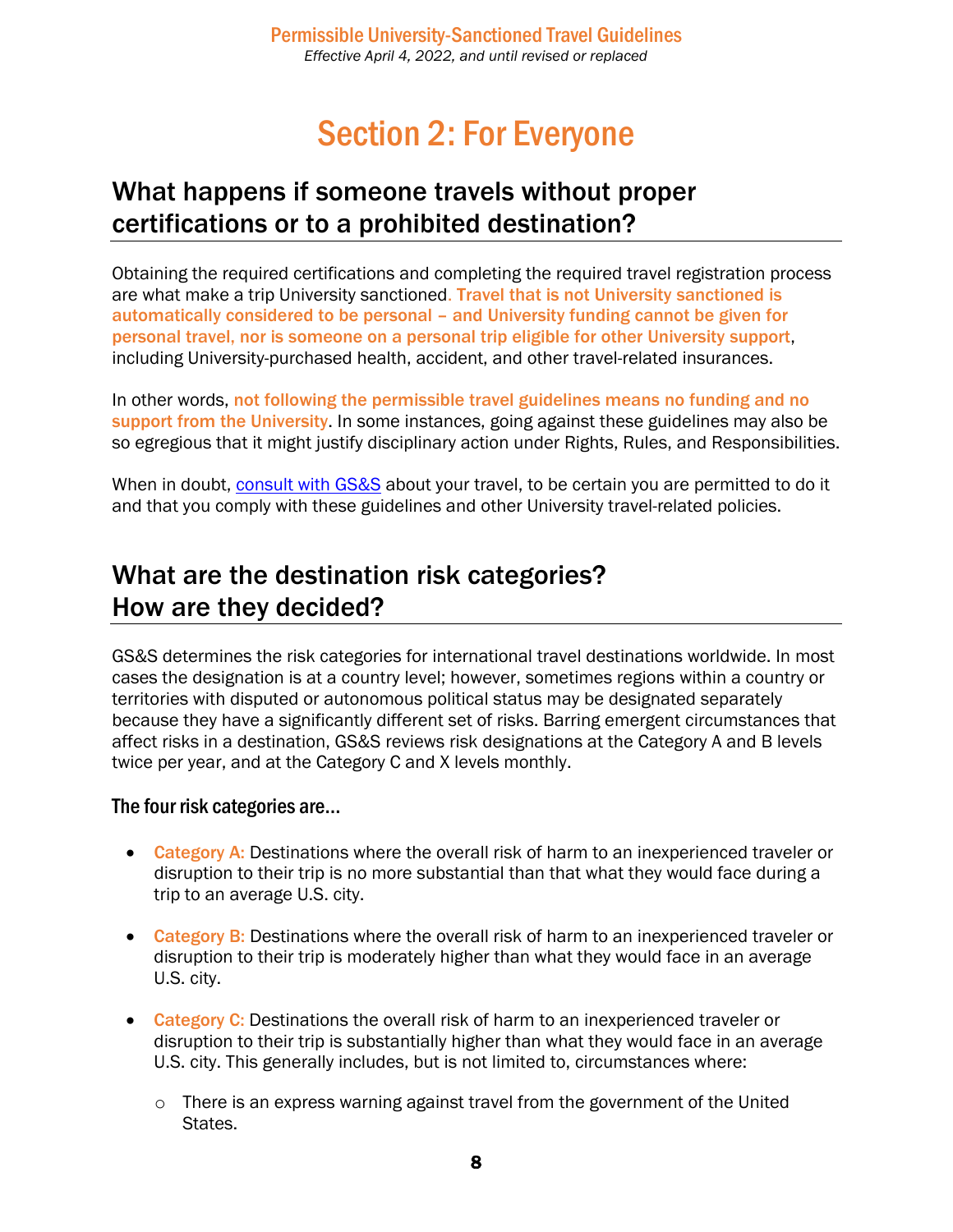- $\circ$  The destination is under [comprehensive sanctions](https://orpa.princeton.edu/export-controls/sanctioned-countries) imposed by the United States or other government.
- o There is an active civil or inter-state armed conflict or an armed insurgency.
- $\circ$  The U.S. government has no diplomatic presence or this presence limited to an interest section operated by a Protecting Power.
- Category X: Destinations that meet one or more criteria for Category C, but where the risks posed by the criterion(a) are so critical and/or cannot be effectively mitigated, so that travel needs to be suspended for all travelers.

It is your responsibility to know the risk designation for wherever it is you want to travel internationally. [GS&S maintains an online resource to help you research the categories for](https://international.princeton.edu/global-support-resources/destination-guidance)  [destinations worldwide.](https://international.princeton.edu/global-support-resources/destination-guidance)

### <span id="page-8-0"></span>What definitions apply to key words used in these guidelines?

There are some words and phrases used in these guidelines that have specific meanings in the context of applying the guidelines to your travel. These can be important to understanding exactly what you are required to do in a specific instance.

Here is a list of those important terms and what they mean for purposes of these guidelines (*Warning: Bureaucratic language ahead!*):

**Domestic travel:** Travel that originates from and is wholly and exclusively within the United States or its territories; or that originates from and is wholly within the country of the traveler's home location, if not the United States or its territories.

**Group travel:** For the purposes of these guidelines, travel that involves more than two University individuals traveling to the same destination over the same period as part of a trip or program organized or facilitate by a University entity, including without exception any travel undertaken by two or more University individuals to the same destination as part of a University course. Travel to academic and professional conferences hosted by third-parties is not considered group travel, even if more than two University individuals attend.

**Guest/visitor:** An individual not temporarily or permanently employed by a University entity and/or not enrolled in any status as a student at the University.

Home location: A traveler's place of physical residence at the time their travel commences. This may be unrelated to a traveler's domicile.

International travel: Travel that does not meet the definition of domestic travel; and/or that might be considered domestic travel but involves crossing a boundary between the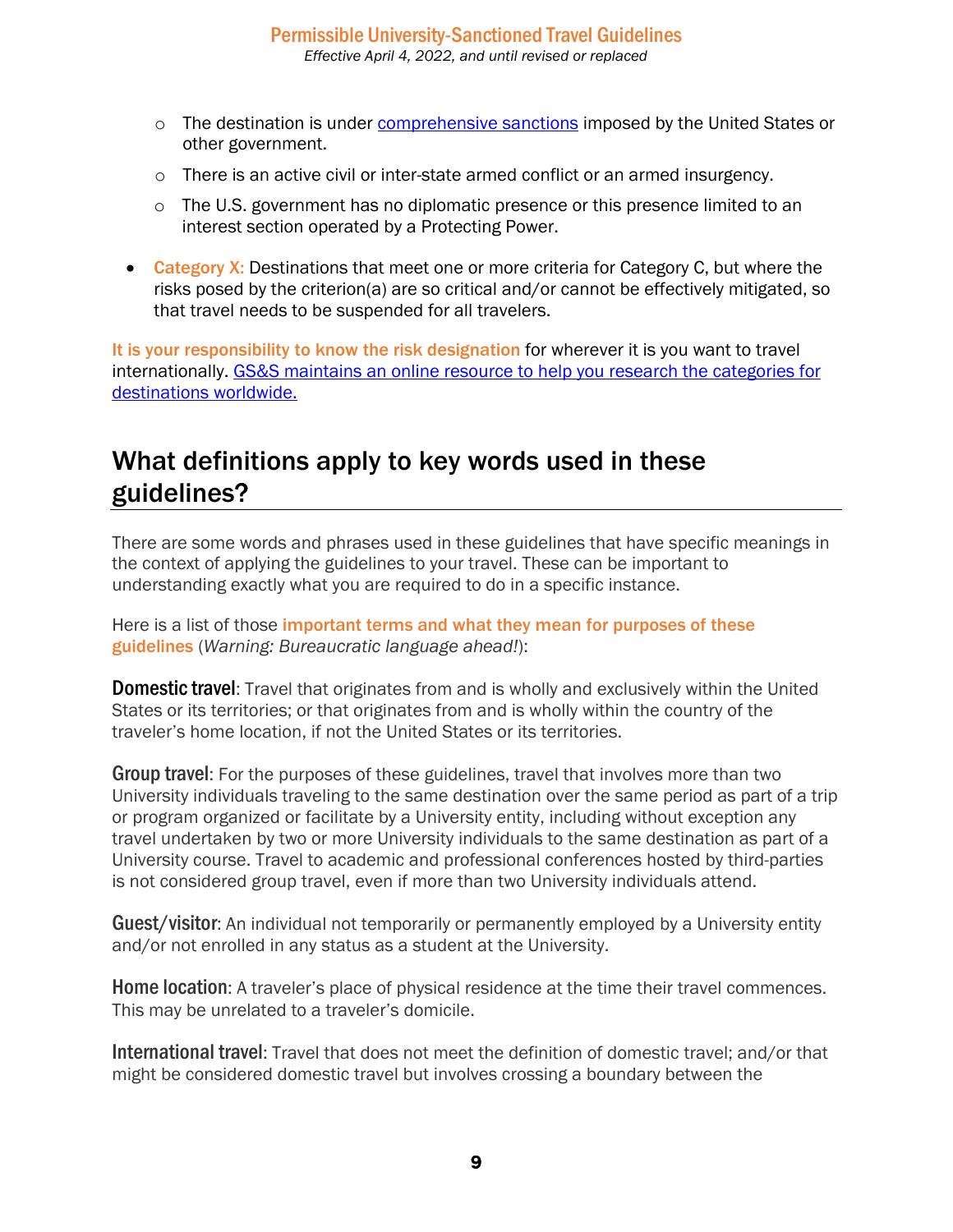jurisdictions of two political authorities (de jure or de facto) not actually subject to the same central government; and/or that involves a traveler passing through immigration controls.<sup>[1](#page-9-0)</sup>

Long-term travel: Travel which begins and ends in the same home location and the duration of which is more than 45 calendar days from the date the traveler departs their home location until they return to it.

Personal travel: Any trip that does not meet the definition of University-sanctioned travel below, regardless of length, destination, or purpose.

Relocation: Travel of any duration that involves changing a University individual's home location.

**Residual risk:** The potential for harm to a traveler or disruption to travel from any source that remains possible and more than notionally probable after all known risks have been reduced by available mitigation methods.

**Short-term travel:** Travel which begins and ends in the same home location and the duration of which is 45 calendar days or less from the date the traveler departs their home location until they return to it.

**Travel:** A trip, including the transit to and from and time spent at the destination(s), that involves:

- (1) A stay longer than 24 hours outside of:
	- (a) the state of New Jersey; or
	- (b) the metropolitan [statistical areas](https://en.wikipedia.org/wiki/List_of_metropolitan_statistical_areas) of Philadelphia or New York City; or
	- (c) if not in New Jersey or these areas, the [metropolitan statistical area](https://en.wikipedia.org/wiki/List_of_metropolitan_statistical_areas) of the traveler's home location in the United States; or
	- (d) if not in the United States, the country's [first-level administrative division](https://en.wikipedia.org/wiki/List_of_administrative_divisions_by_country) in which the traveler's home location is located.
- (2) And/or, an overnight stay outside of the traveler's home location, including paying rent for accommodations, regardless of the destination's distance from the home location.

**Traveler:** A University individual or guest/visitor engaging in any activity considered travel under these guidelines.

**University entity:** A department, office, center, institute, council, program, group, or other administrative unit subject to oversight by the Trustees of Princeton University.

<span id="page-9-0"></span> $1$  For purposes of these guidelines travel between Italy and Vatican City, between Italy and San Marino, and between stations within Antarctica is treated as domestic travel. Travel to and from Antarctica, regardless of origin and destination is considered international.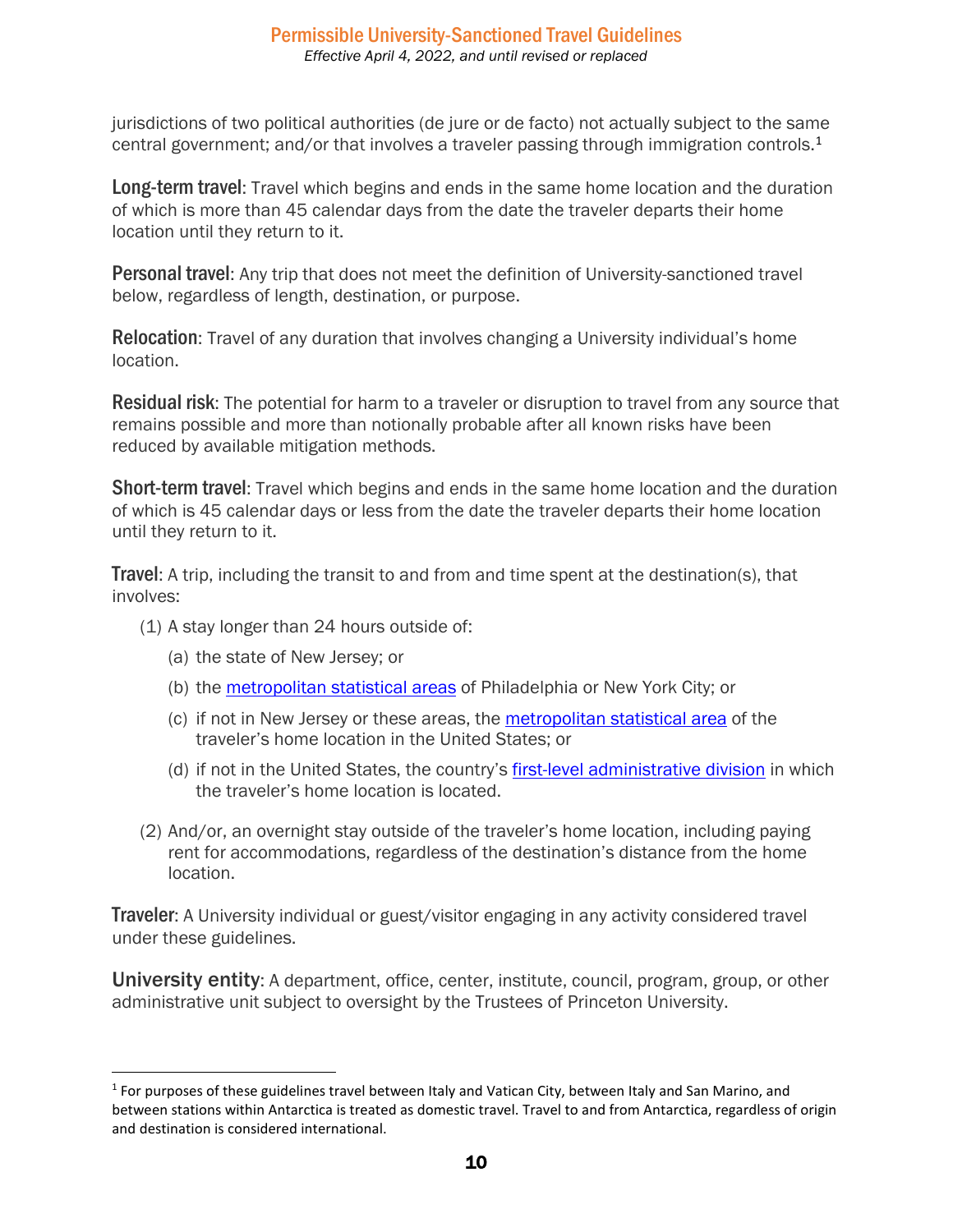University individual: An enrolled undergraduate student, enrolled graduate student, faculty member (including visiting and emeritus), academic professional (including postdocs, research staff, and library employees), or staff member.

University-sanctioned travel: University-related travel that is performed in compliance with all applicable University policies, standards, guidelines, and/or rules.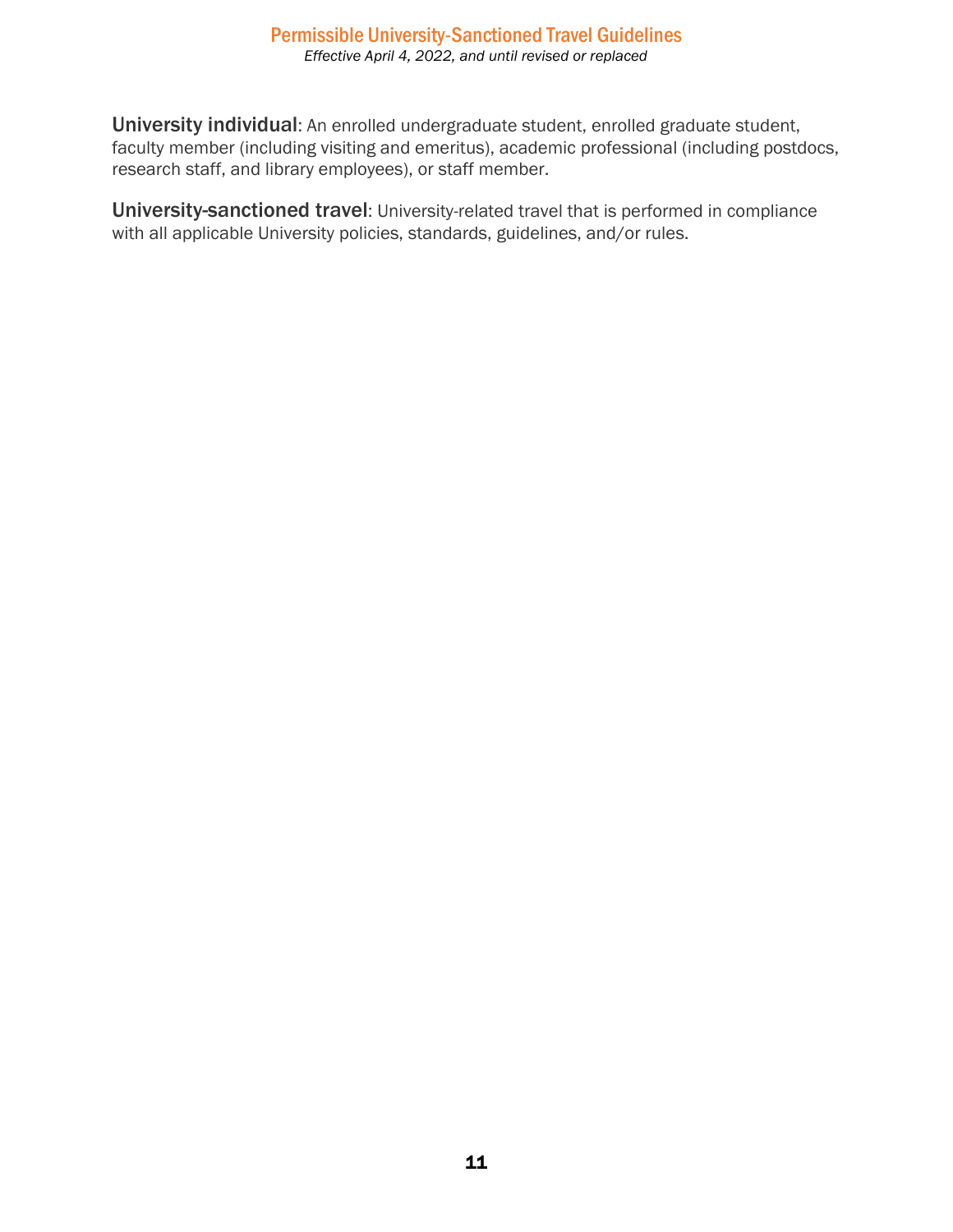# Section 3: For Certifiers

### <span id="page-11-1"></span><span id="page-11-0"></span>What is a certification?

A certification is your confirmation that one or more of the following is true of a given trip, depending on the certification level involved:

- $\checkmark$  The trip is feasible and for a University-related purpose.
- $\checkmark$  In circumstances of elevated risks, the reason for the trip is important enough to justify those risks.
- $\checkmark$  Where risks are critical, your belief that reasonable steps are being taken for the traveler's well-being.

There are three levels of certification, depending on how much risk is involved in a trip: green, yellow, and red.

- Green-level certification is always done solely by the traveler during the required travel registration process online.
- Yellow and red-level certifications are done either by the traveler or by a certifier through a form available from GS&S that the traveler fills out and the certifier reviews and signs. The traveler then uploads the signed form as part of the travel registration process.

When you certify, you are not being asked to make a judgement about the risk of a trip; that is already established by the risk category assigned by GS&S to the destination. You are confirming that the trip meets the basic feasibility and purpose criteria for any kind of University-sanctioned travel. In yellow and red-level certifications, you are also determining that the purpose of the trip justifies the risks involved, because you have a better understanding of a traveler's need to make a given trip than GS&S does.

## <span id="page-11-2"></span>What are the general guidelines for handling certifications?

There are two kinds of certifiers: travelers themselves and non-traveler certifiers.

#### If you are a traveler who can self-certify…

- You complete green-level certification as part of the online travel registration.
- You complete a yellow or red-level self-certification by filling out and signing the relevant certification form (available for download), and uploading it during your online travel registration.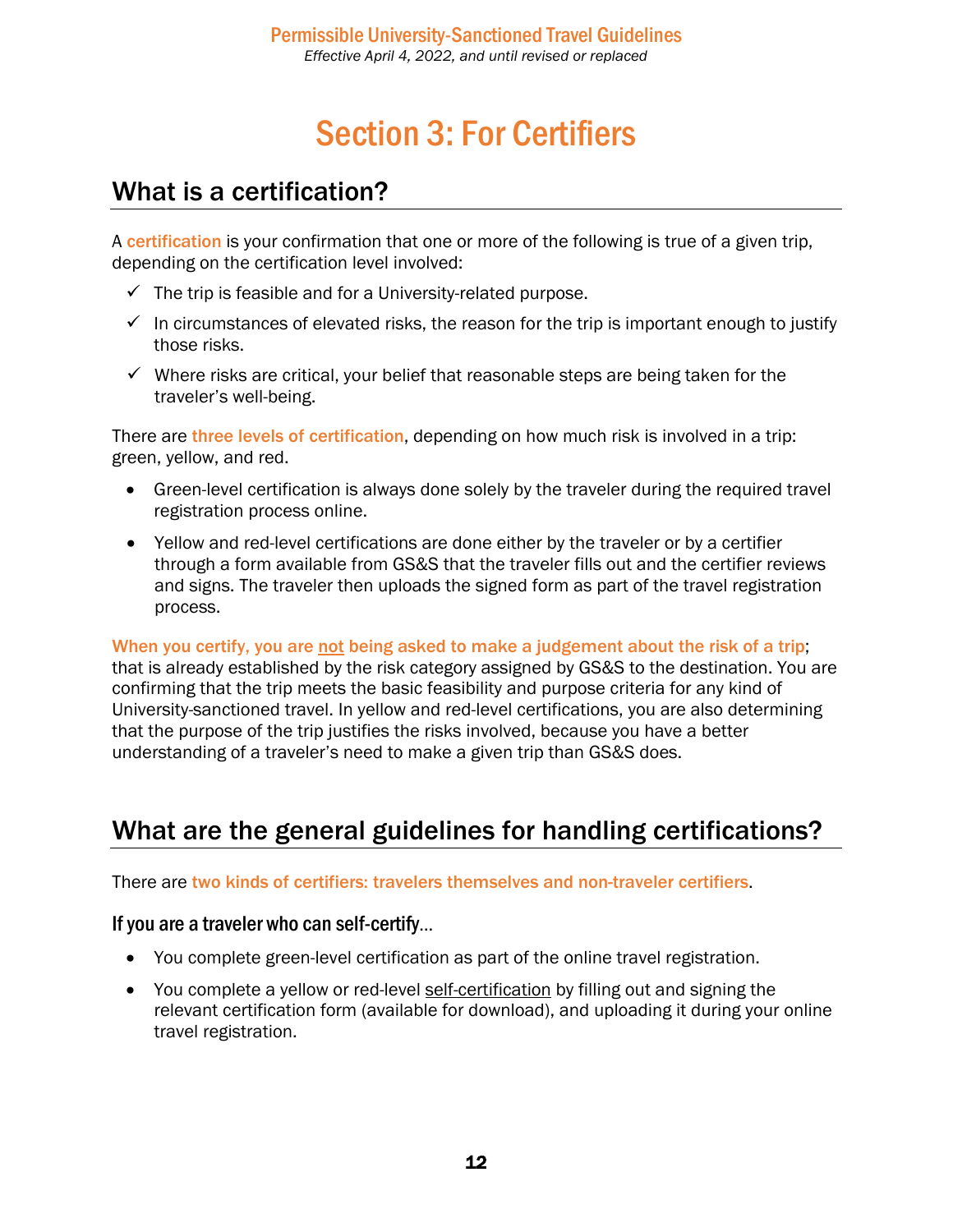#### If you are a non-traveler certifying individual or office, you can decide…

- What process you would like travelers to follow in terms of submitting completed yellow and red-level certification forms to you for review and action.
- Who specifically can sign certifications on your behalf, provided the person you delegate reports directly to you (where an individual is the certifier) or to the head of the office (where an office is the certifier).

For all certifiers, avoid "pro forma" certifications. Each request for certification must be reviewed individually against the standards contained in these guidelines.

## <span id="page-12-0"></span>What standards do I apply to make certification decisions?

For all travel, there are two basic certification tests for all University-sanctioned travel: Is the trip feasible and does it have a University-related purpose?

### A trip is feasible if all of these conditions are true…

- $\checkmark$  The traveler's passport is valid for travel to their proposed destination.
- $\checkmark$  The travel is allowed under U.S. laws and regulations, including export control [regulations](https://orpa.princeton.edu/export-controls/exclusions) and [applicable sanctions.](https://orpa.princeton.edu/export-controls/sanctioned-countries)
- $\checkmark$  The travel is allowable under and can be performed in full compliance with the laws and regulations of the destination, including but not limited to those dealing with immigration, customs, and taxation.
- $\checkmark$  The traveler can enter the country without having to submit to any governmentimposed restrictions on their freedom of movement, other than a quarantine lasting ten days or less that is completed in a location of the traveler's choosing.
- $\checkmark$  The destination is not subject to any local or national-level "stay-at-home," lockdown, martial law or other order(s) that prevents freedom of movement, other than overnight curfews lasting no more than 10 hours.

### A trip is for a University-related purpose if any of these conditions is true…

- $\checkmark$  The costs of the trip are covered (to any degree) by funds that a University entity has the discretion to pay or not to pay, except in cases where financial aid or emergency funds are used to support a student returning to their permanent home.
- $\checkmark$  The University benefits in any way from the traveler making the trip.
- $\checkmark$  If the traveler had no relationship with the University, they would not and/or could not take the specific trip in question.

For yellow-level certifications, you are certifying that the trip has an essential purpose, in addition to being feasible and University related.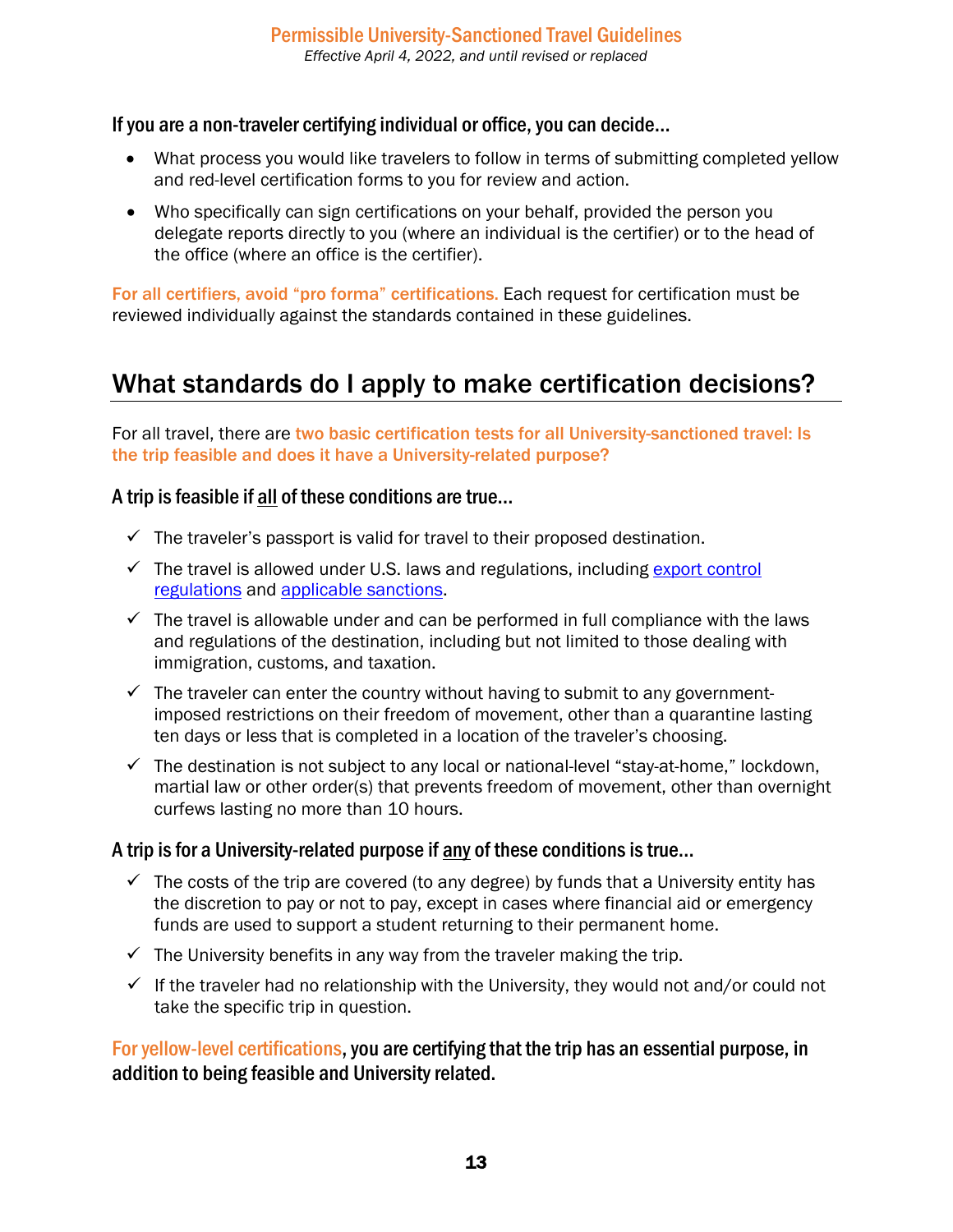### A trip has an essential purpose if both of these conditions are true…

- The travel will provide benefits or results that are worth a risk of harm to the traveler or disruption to their plans that is moderately greater than what they would face while going about their daily routines in an average U.S. city.
- There are no convenient, cost-effective ways to obtain the same kind of benefits or results other than by traveling.

### For red-level certifications, you are certifying that the trip has a critical purpose and that reasonable risk mitigations are being taken, in addition to the trip being feasible and University-related.

A trip has a critical purpose if all of these conditions are true…

- The travel is vital to the University's teaching, learning, research, and/or service missions, or is for a vital student experience that cannot be replicated remotely.
- The travel will provide benefits or results that are worth a risk of harm to the traveler or disruption to their plans that is substantially greater than what they would face while going about their daily routines in an average U.S. city.
- There are no realistic alternatives to traveling that will accomplish the same benefits or results, regardless of how inconvenient or how much costlier an alternative might be.

### You can certify that reasonable risk mitigations are being taken if…

- You are satisfied you understand why the destination is in Category B or C.
- The traveler has provided on their certification form a list of the steps and factors that will protect their health and safety that is more than just a reference to the standard services provided by or through GS&S to all travelers (like ISOS coverage or the University's evacuation insurance).
- You, as a reasonable person, would take the trip in question in order to accomplish the trip's purpose, knowing the risks involved and the steps and factors the traveler has identified to lessen those risks.

### <span id="page-13-0"></span>How do I know what risk mitigations are required?

There is no "one-size-fits-all" set of mitigations that will work for every destination where you must certify them. [GS&S can consult with you](mailto:globalsafety@princeton.edu) - whether you are a traveler or a certifier - to help you consider available and reasonable steps you can take or factors you should consider, given the specifics of a destination and a traveler.

### Some common mitigations include…

• The extent of a traveler's real-world experience, language abilities, and ability to navigate the destination's cultural, political, legal, security, and health systems unassisted.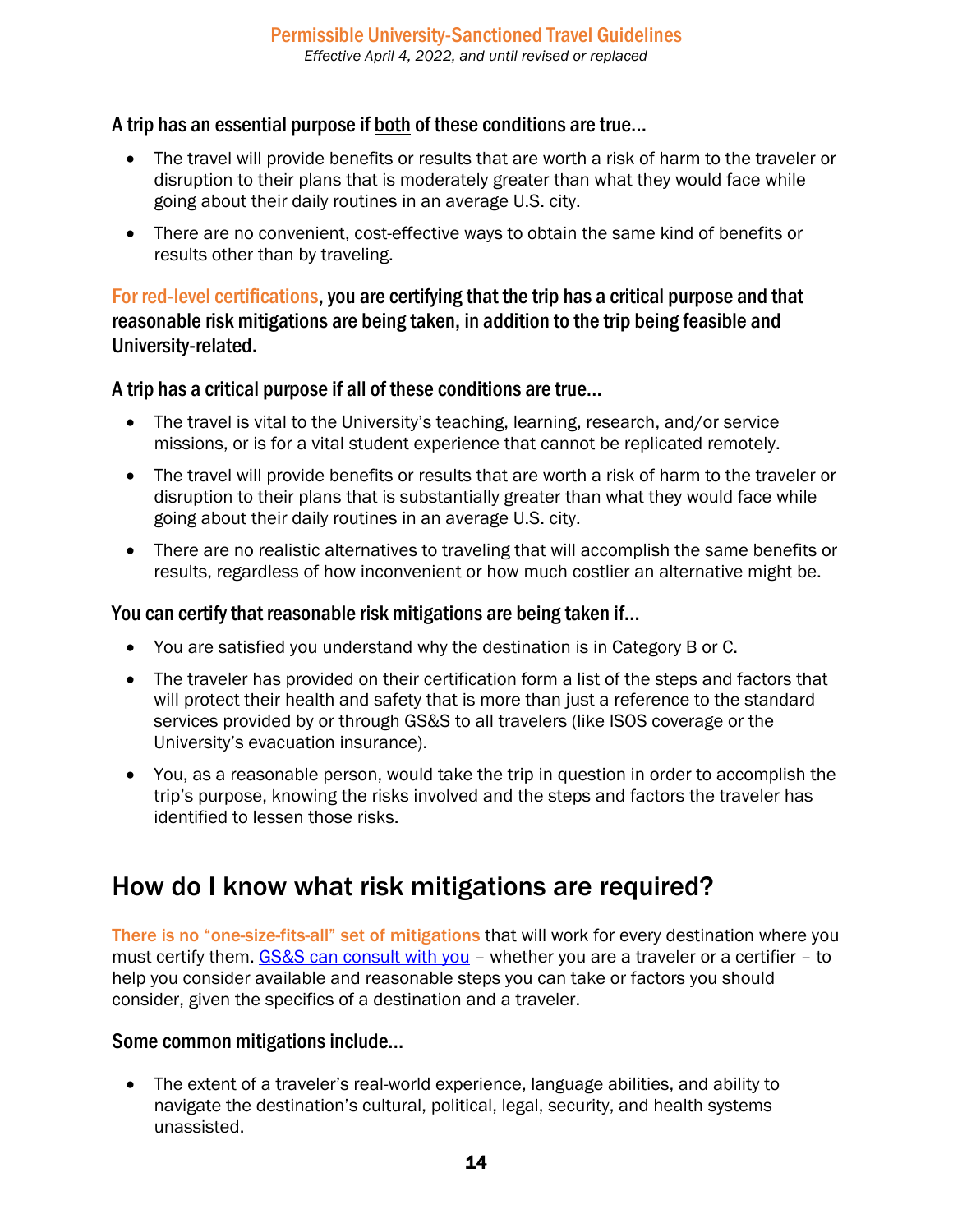- Realistic contingency planning for how a traveler will respond to specific likely problems.
- Advanced training for the traveler in competencies relevant to the risks at the destination, whether from Princeton or third-party sources.
- Support, confirmed in writing, from a third-party organization with a demonstrated ability to operate safely in the destination.
- Credible commitments from the destination's government to protect the traveler from the risks in question.
- Limitations on or procedures for the work to be performed during the travel that will reduce the likelihood of encountering a specific risk.

Keep in mind that the bundle of support that GS&S and other offices routinely provide to all of our travelers – like ISOS coverage and our destination risk reports – is only sufficient on its own to enable travel where green and yellow-level certifications apply. These supports need to be augmented with more specific plans where a red-level certification or an exception is required.

### <span id="page-14-0"></span>How do I plan mitigations for international programs involving students?

When planning international programs involving students that will require red-level certification (or an exception, but more on that in [Section 4\)](#page-15-0), use this rule of thumb:

The mitigations you put in place must provide our students with a level of health, safety, and well-being that is arguably equivalent (but not necessarily equal) to what they would have if they were to remain on campus – adjusting, of course, for the risks at play in a destination.

[GS&S is available to consult with you](mailto:globalsafety@princeton.edu) on your mitigation plans, although GS&S will not approve plans. The decision that your plans meet the requirements of these guidelines rests with the certifier.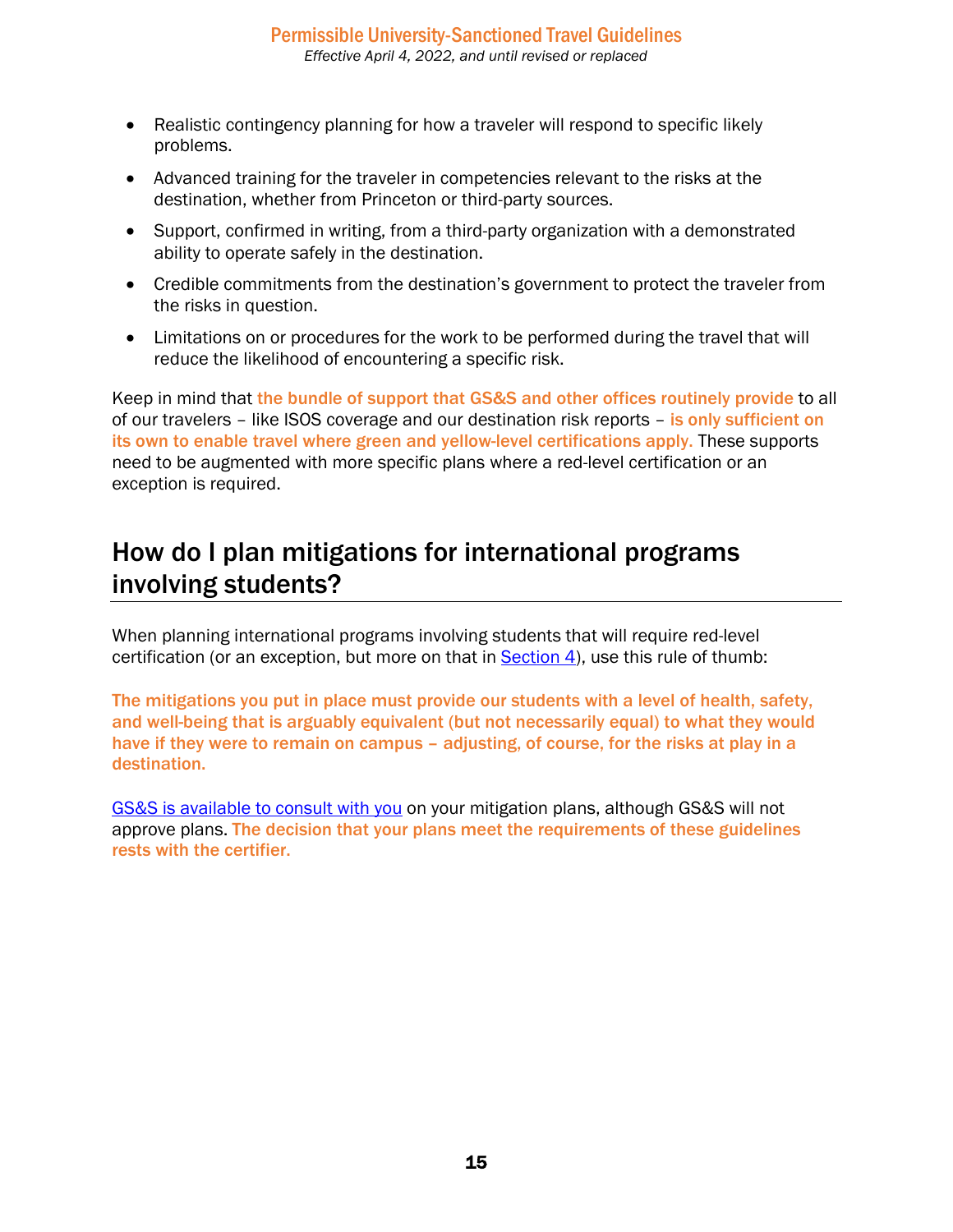# Section 4: Exceptions

### <span id="page-15-1"></span><span id="page-15-0"></span>How do I ask for an exception if I am a student making an individual short-term trip?

Step 1: Download the Statement of Exigency/Request for Exception (SERE) form and complete it as instructed.

Step 2: Send the completed form to GS&S, who will determine if an exception is possible under the permissible travel guidelines. If it is, GS&S will complete a residual-risk analysis on the SERE form, forwarding a copy to you and to the official who can grant an exception.

**Step 3:** The certifying official will engage in whatever process they deem appropriate to review and reach a decision on your request. When they have made their decision, they will complete their portion of the SERE form and send it back to you, with a copy to GS&S.

If the exception is approved, you will need to register your trip in the Enroll My Trip online tool, uploading the final copy of the SERE form.

Keep in mind, this exception process requires at least three working weeks to be completed from the date you first contact GS&S. Given the volume of requests and the work involved in conducting an individual risk assessment, expedited consideration is not possible. Be sure you plan ahead!

### <span id="page-15-2"></span>If I am planning or running short-term group/program travel, or study abroad /long-term international program for undergraduate students, how does the exception process work?

You should coordinate planning for any such programs with the Office of International Programs or the appropriate Campus Life unit (Athletics, ODUS, etc.). As the travel/program organizer, you will need to complete a group Statement of Exigency/Request for Exception (SERE) form and submit it to OIP or the appropriate Campus Life unit. Those offices will coordinate with GS&S on the remaining steps for review and decision on the exception request. Be sure to review the information on risk mitigations in [Section 3](#page-13-0), as this is an important part of reviewing a program for an exception.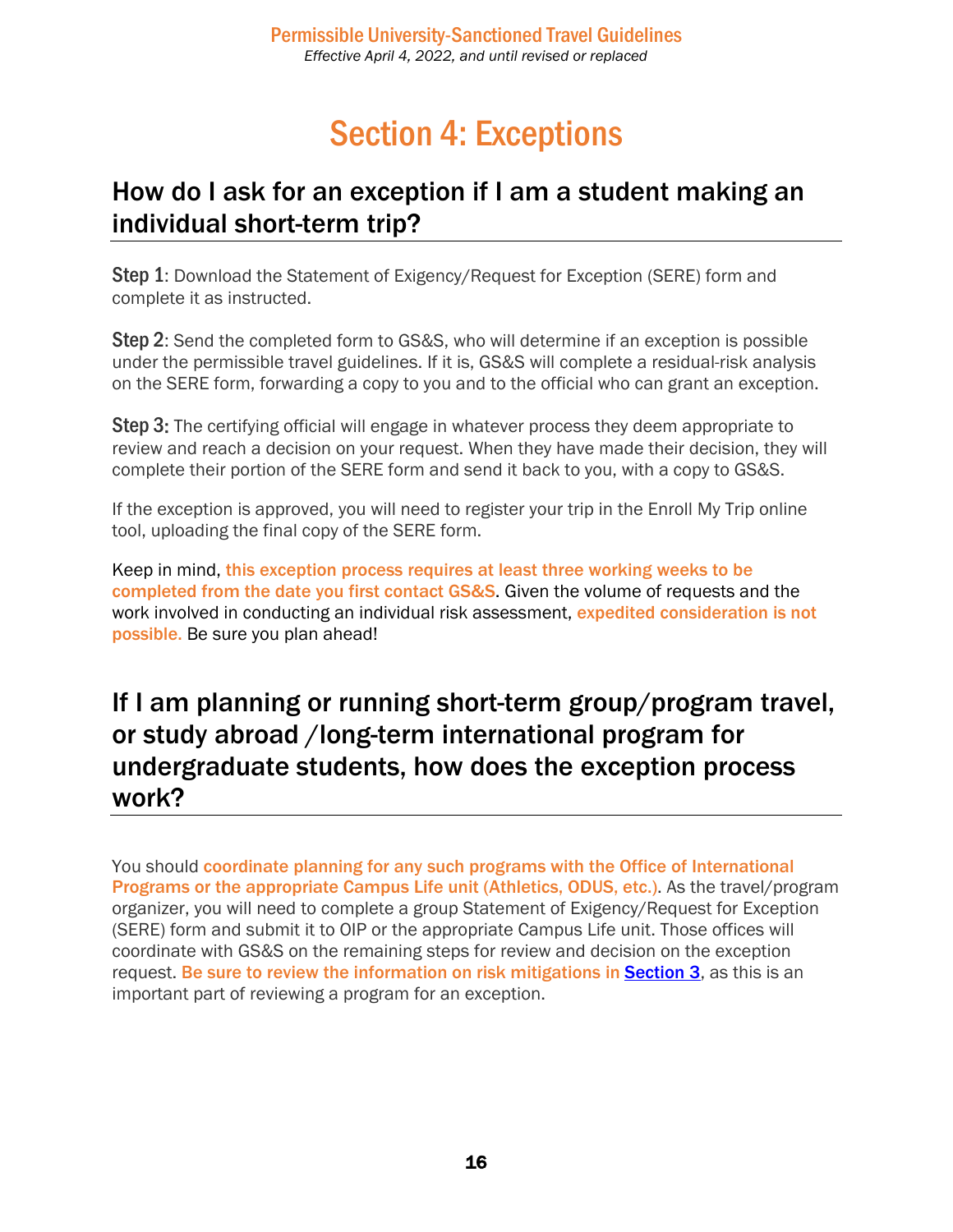# <span id="page-16-0"></span>Appendix: Initial Destination Risk Designations

The Director for Global Safety & Security has determined the below risk designations shall be effective at the time of the release of these guidelines and remain effective until modified. [The current risk category for a destination can always be found online.](https://international.princeton.edu/global-support-resources/destination-guidance#!tabContent2586)

#### Category A Destinations

- The United States and its territories
- All destinations subject to a Level 1 or Level 2 travel advisory from the U.S. Department [of State,](https://travel.state.gov/content/travel/en/traveladvisories/traveladvisories.html/) unless specifically listed under Category C or X

#### Category B Destinations

• All destinations subject to a [Level 3 travel advisory from the U.S. Department of State,](https://travel.state.gov/content/travel/en/traveladvisories/traveladvisories.html/) unless specifically listed under Category C or X

#### Category C Destinations

- All destinations subject to a [Level 4 travel advisory from the U.S. Department of State,](https://travel.state.gov/content/travel/en/traveladvisories/traveladvisories.html/) unless specifically listed under Category A, B, or X.
- The following destinations, regardless of their travel advisory level:
	- o Armenia/Azerbaijan: Nagorno-Karabakh region, or within 50 miles of the border between the two countries
	- o Burkina Faso
	- o Cuba
	- o Democratic Republic of the Congo
	- o Ethiopia
	- o Egypt: Sinai Peninsula other than Sharm el-Sheikh, or within 100 miles of the borders with Libya and Sudan
	- o Lebanon
	- o Mali: Bamako
	- o Moldova: other than Transnistria
	- o Myanmar (Burma)
	- o Sudan: Khartoum